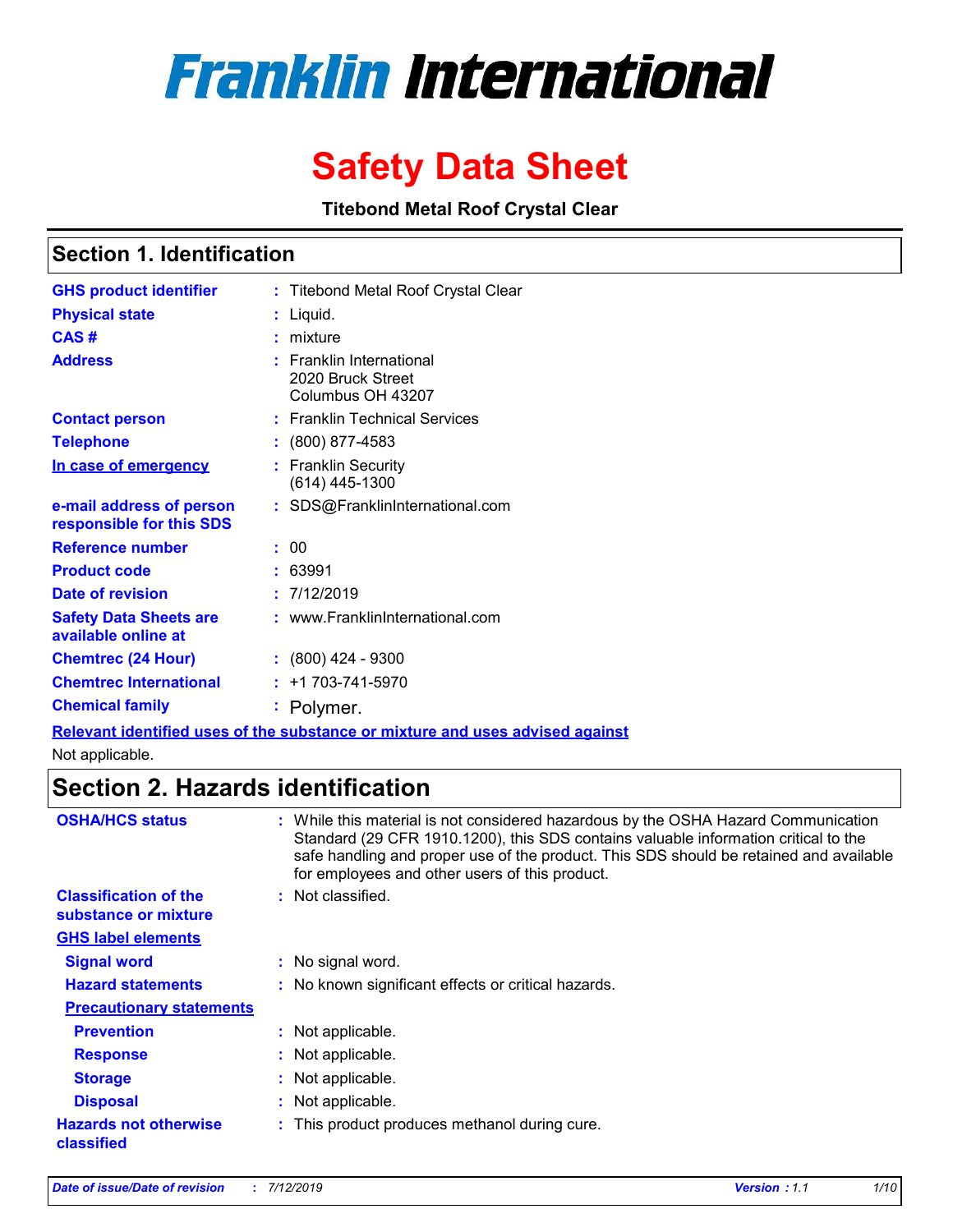# **Section 3. Composition/information on ingredients**

**Substance/mixture :** Mixture

| <b>Ingredient name</b>                       |    | <b>CAS number</b> |
|----------------------------------------------|----|-------------------|
| N-(3-(trimethoxysilyl)propyl)ethylenediamine | ≤3 | 1760-24-3         |

Any concentration shown as a range is to protect confidentiality or is due to batch variation.

**There are no additional ingredients present which, within the current knowledge of the supplier and in the concentrations applicable, are classified as hazardous to health or the environment and hence require reporting in this section.**

**Occupational exposure limits, if available, are listed in Section 8.**

# **Section 4. First aid measures**

#### **Description of necessary first aid measures**

| <b>Eye contact</b>                                 | : Immediately flush eyes with plenty of water, occasionally lifting the upper and lower<br>eyelids. Check for and remove any contact lenses. Get medical attention if irritation<br>occurs.                                                                                                                                                    |  |  |  |
|----------------------------------------------------|------------------------------------------------------------------------------------------------------------------------------------------------------------------------------------------------------------------------------------------------------------------------------------------------------------------------------------------------|--|--|--|
| <b>Inhalation</b>                                  | Remove victim to fresh air and keep at rest in a position comfortable for breathing. Get<br>medical attention if needed. In case of inhalation of decomposition products in a fire,<br>symptoms may be delayed. The exposed person may need to be kept under medical<br>surveillance for 48 hours.                                             |  |  |  |
| <b>Skin contact</b>                                | : Flush contaminated skin with plenty of water. Remove contaminated clothing and<br>shoes. Get medical attention if needed.                                                                                                                                                                                                                    |  |  |  |
| <b>Ingestion</b>                                   | : Wash out mouth with water. Remove victim to fresh air and keep at rest in a position<br>comfortable for breathing. If material has been swallowed and the exposed person is<br>conscious, give small quantities of water to drink. Do not induce vomiting unless<br>directed to do so by medical personnel. Get medical attention if needed. |  |  |  |
| Most important symptoms/effects, acute and delayed |                                                                                                                                                                                                                                                                                                                                                |  |  |  |
| <b>Potential acute health effects</b>              |                                                                                                                                                                                                                                                                                                                                                |  |  |  |
| <b>Eye contact</b>                                 | : May cause eye irritation.                                                                                                                                                                                                                                                                                                                    |  |  |  |
| <b>Inhalation</b>                                  | : May cause respiratory irritation.                                                                                                                                                                                                                                                                                                            |  |  |  |
| <b>Skin contact</b>                                | : May cause skin irritation.                                                                                                                                                                                                                                                                                                                   |  |  |  |
| <b>Ingestion</b>                                   | : May be irritating to mouth, throat and stomach.                                                                                                                                                                                                                                                                                              |  |  |  |
| <b>Over-exposure signs/symptoms</b>                |                                                                                                                                                                                                                                                                                                                                                |  |  |  |
| <b>Eye contact</b>                                 | : No specific data.                                                                                                                                                                                                                                                                                                                            |  |  |  |
| <b>Inhalation</b>                                  | : No specific data.                                                                                                                                                                                                                                                                                                                            |  |  |  |
| <b>Skin contact</b>                                | : No specific data.                                                                                                                                                                                                                                                                                                                            |  |  |  |
| <b>Ingestion</b>                                   | : No specific data.                                                                                                                                                                                                                                                                                                                            |  |  |  |
|                                                    | Indication of immediate medical attention and special treatment needed, if necessary                                                                                                                                                                                                                                                           |  |  |  |
| <b>Notes to physician</b>                          | : In case of inhalation of decomposition products in a fire, symptoms may be delayed.<br>The exposed person may need to be kept under medical surveillance for 48 hours.                                                                                                                                                                       |  |  |  |
| <b>Specific treatments</b>                         | : No specific treatment.                                                                                                                                                                                                                                                                                                                       |  |  |  |
| <b>Protection of first-aiders</b>                  | : No action shall be taken involving any personal risk or without suitable training.                                                                                                                                                                                                                                                           |  |  |  |
| See toxicological information (Section 11)         |                                                                                                                                                                                                                                                                                                                                                |  |  |  |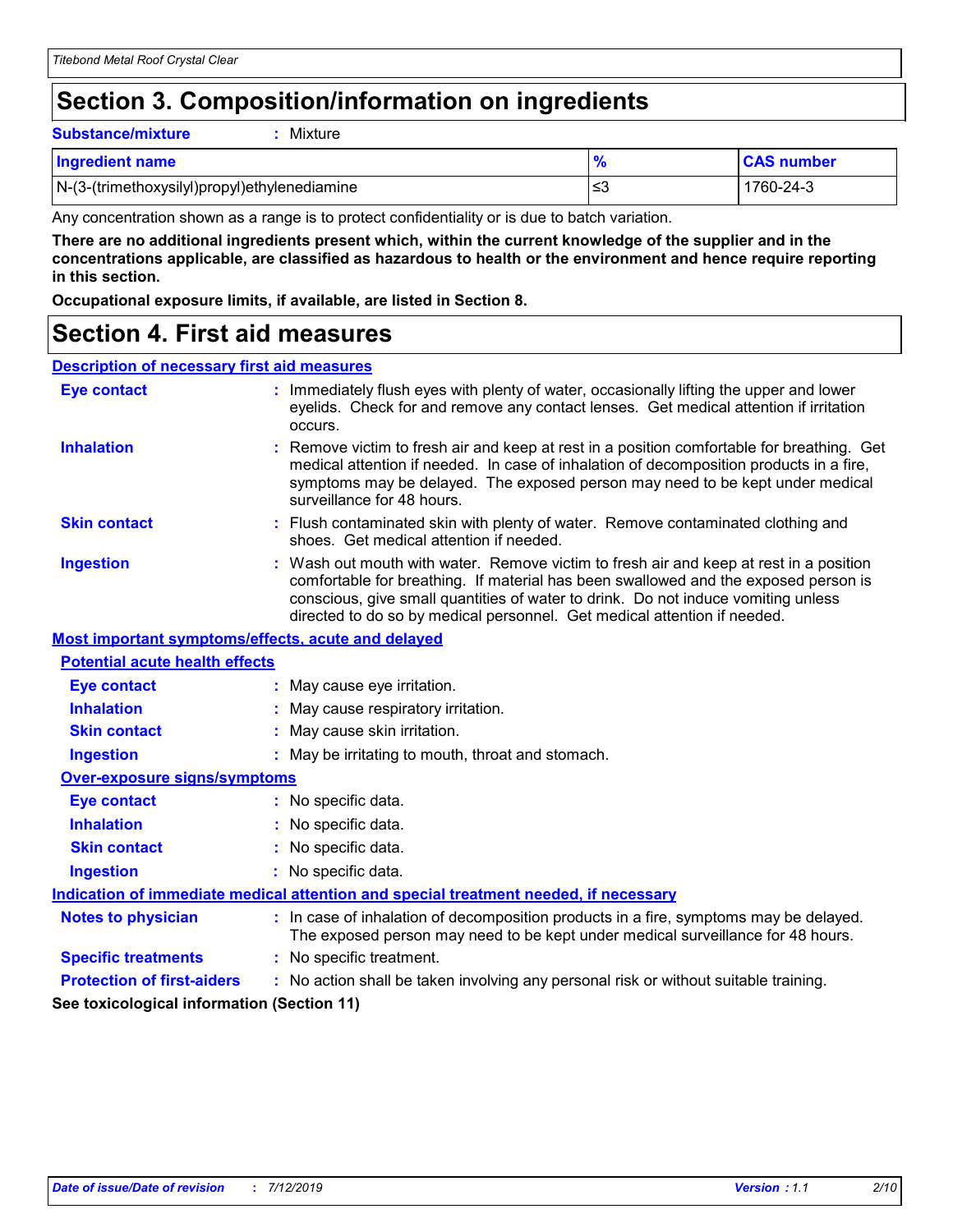# **Section 5. Fire-fighting measures**

| <b>Extinguishing media</b>                               |                                                                                                                                                                                                     |
|----------------------------------------------------------|-----------------------------------------------------------------------------------------------------------------------------------------------------------------------------------------------------|
| <b>Suitable extinguishing</b><br>media                   | : Use an extinguishing agent suitable for the surrounding fire.                                                                                                                                     |
| <b>Unsuitable extinguishing</b><br>media                 | : None known.                                                                                                                                                                                       |
| <b>Specific hazards arising</b><br>from the chemical     | : In a fire or if heated, a pressure increase will occur and the container may burst.                                                                                                               |
| <b>Hazardous thermal</b><br>decomposition products       | Decomposition products may include the following materials:<br>carbon dioxide<br>carbon monoxide<br>nitrogen oxides<br>metal oxide/oxides                                                           |
| <b>Special protective actions</b><br>for fire-fighters   | : Promptly isolate the scene by removing all persons from the vicinity of the incident if<br>there is a fire. No action shall be taken involving any personal risk or without suitable<br>training. |
| <b>Special protective</b><br>equipment for fire-fighters | : Fire-fighters should wear appropriate protective equipment and self-contained breathing<br>apparatus (SCBA) with a full face-piece operated in positive pressure mode.                            |

# **Section 6. Accidental release measures**

| <b>Personal precautions, protective equipment and emergency procedures</b> |  |                                                                                                                                                                                                                                                                                                                                                                                                                                                                                                                                                                                          |  |  |
|----------------------------------------------------------------------------|--|------------------------------------------------------------------------------------------------------------------------------------------------------------------------------------------------------------------------------------------------------------------------------------------------------------------------------------------------------------------------------------------------------------------------------------------------------------------------------------------------------------------------------------------------------------------------------------------|--|--|
| For non-emergency<br>personnel                                             |  | : No action shall be taken involving any personal risk or without suitable training.<br>Evacuate surrounding areas. Keep unnecessary and unprotected personnel from<br>entering. Do not touch or walk through spilled material. Put on appropriate personal<br>protective equipment.                                                                                                                                                                                                                                                                                                     |  |  |
|                                                                            |  | For emergency responders : If specialized clothing is required to deal with the spillage, take note of any information in<br>Section 8 on suitable and unsuitable materials. See also the information in "For non-<br>emergency personnel".                                                                                                                                                                                                                                                                                                                                              |  |  |
| <b>Environmental precautions</b>                                           |  | : Avoid dispersal of spilled material and runoff and contact with soil, waterways, drains<br>and sewers. Inform the relevant authorities if the product has caused environmental<br>pollution (sewers, waterways, soil or air).                                                                                                                                                                                                                                                                                                                                                          |  |  |
| <b>Methods and materials for containment and cleaning up</b>               |  |                                                                                                                                                                                                                                                                                                                                                                                                                                                                                                                                                                                          |  |  |
| <b>Small spill</b>                                                         |  | : Stop leak if without risk. Move containers from spill area. Dilute with water and mop up<br>if water-soluble. Alternatively, or if water-insoluble, absorb with an inert dry material and<br>place in an appropriate waste disposal container. Dispose of via a licensed waste<br>disposal contractor.                                                                                                                                                                                                                                                                                 |  |  |
| <b>Large spill</b>                                                         |  | Stop leak if without risk. Move containers from spill area. Prevent entry into sewers,<br>water courses, basements or confined areas. Wash spillages into an effluent treatment<br>plant or proceed as follows. Contain and collect spillage with non-combustible,<br>absorbent material e.g. sand, earth, vermiculite or diatomaceous earth and place in<br>container for disposal according to local regulations (see Section 13). Dispose of via a<br>licensed waste disposal contractor. Note: see Section 1 for emergency contact<br>information and Section 13 for waste disposal. |  |  |

# **Section 7. Handling and storage**

# **Precautions for safe handling**

| <b>Protective measures</b>                       | : Put on appropriate personal protective equipment (see Section 8).                                                                                                                                                                                                                                                                                           |
|--------------------------------------------------|---------------------------------------------------------------------------------------------------------------------------------------------------------------------------------------------------------------------------------------------------------------------------------------------------------------------------------------------------------------|
| <b>Advice on general</b><br>occupational hygiene | : Eating, drinking and smoking should be prohibited in areas where this material is<br>handled, stored and processed. Workers should wash hands and face before eating,<br>drinking and smoking. Remove contaminated clothing and protective equipment before<br>entering eating areas. See also Section 8 for additional information on hygiene<br>measures. |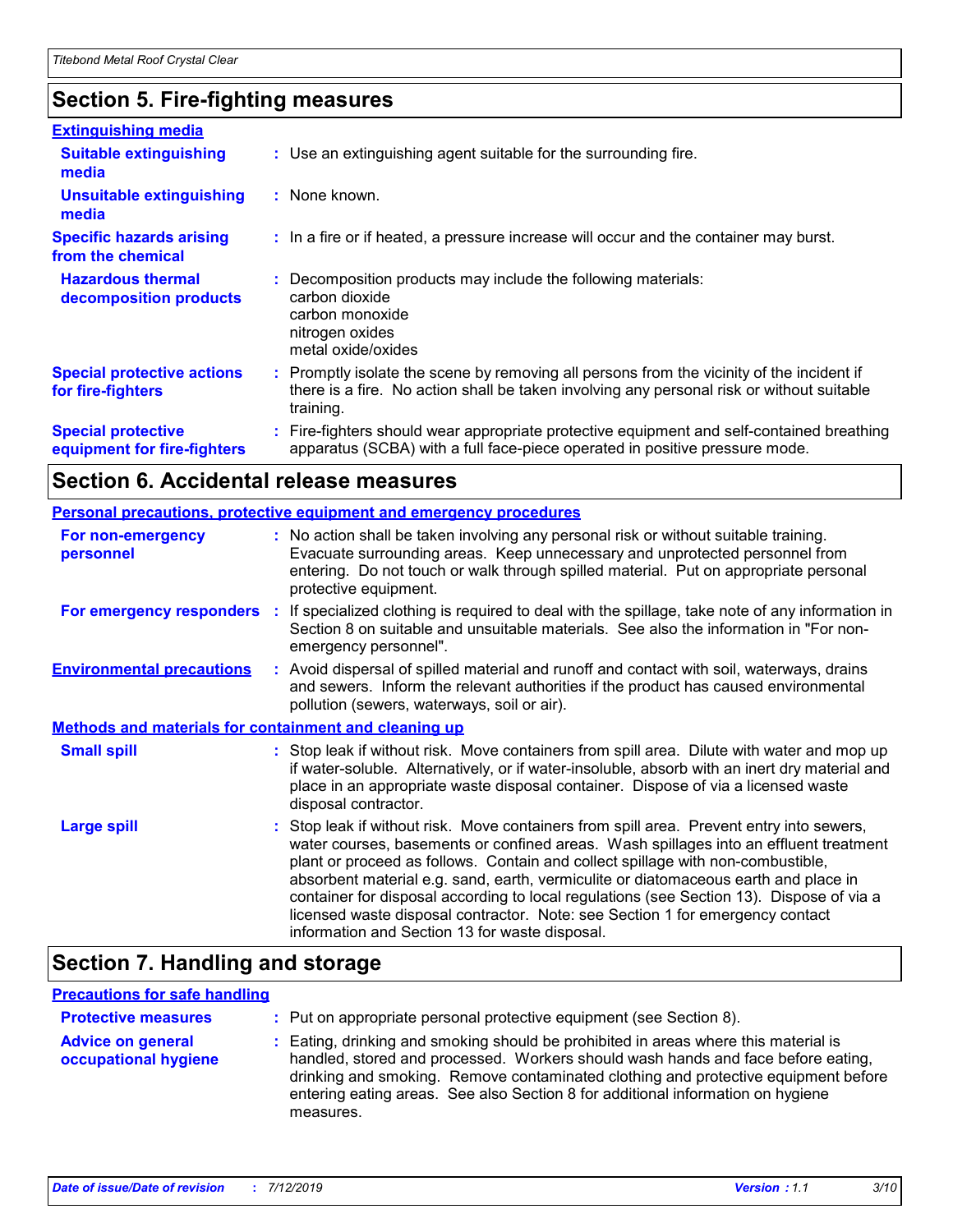# **Section 7. Handling and storage**

|                          | <b>Conditions for safe storage, :</b> Store between the following temperatures: -15 to 25°C (5 to 77°F). Store in accordance |
|--------------------------|------------------------------------------------------------------------------------------------------------------------------|
| including any            | with local regulations. Store in original container protected from direct sunlight in a dry,                                 |
| <i>incompatibilities</i> | cool and well-ventilated area, away from incompatible materials (see Section 10) and                                         |
|                          | food and drink. Keep container tightly closed and sealed until ready for use. Containers                                     |
|                          | that have been opened must be carefully resealed and kept upright to prevent leakage.                                        |
|                          | Do not store in unlabeled containers. Use appropriate containment to avoid                                                   |
|                          | environmental contamination. See Section 10 for incompatible materials before<br>handling or use.                            |

# **Section 8. Exposure controls/personal protection**

#### **Control parameters**

#### **Occupational exposure limits**

| <b>Ingredient name</b>                            |  |                                                                                                                                                                                                                                                                                                                                                                    | <b>Exposure limits</b>                                                                                                                                                                                                                                                                                                                                                                            |  |  |
|---------------------------------------------------|--|--------------------------------------------------------------------------------------------------------------------------------------------------------------------------------------------------------------------------------------------------------------------------------------------------------------------------------------------------------------------|---------------------------------------------------------------------------------------------------------------------------------------------------------------------------------------------------------------------------------------------------------------------------------------------------------------------------------------------------------------------------------------------------|--|--|
| N-(3-(trimethoxysilyl)propyl)ethylenediamine      |  |                                                                                                                                                                                                                                                                                                                                                                    | None.                                                                                                                                                                                                                                                                                                                                                                                             |  |  |
| <b>Appropriate engineering</b><br><b>controls</b> |  | contaminants.                                                                                                                                                                                                                                                                                                                                                      | : Good general ventilation should be sufficient to control worker exposure to airborne                                                                                                                                                                                                                                                                                                            |  |  |
| <b>Environmental exposure</b><br><b>controls</b>  |  |                                                                                                                                                                                                                                                                                                                                                                    | Emissions from ventilation or work process equipment should be checked to ensure<br>they comply with the requirements of environmental protection legislation. In some<br>cases, fume scrubbers, filters or engineering modifications to the process equipment<br>will be necessary to reduce emissions to acceptable levels.                                                                     |  |  |
| <b>Individual protection measures</b>             |  |                                                                                                                                                                                                                                                                                                                                                                    |                                                                                                                                                                                                                                                                                                                                                                                                   |  |  |
| <b>Hygiene measures</b>                           |  |                                                                                                                                                                                                                                                                                                                                                                    | : Wash hands, forearms and face thoroughly after handling chemical products, before<br>eating, smoking and using the lavatory and at the end of the working period.<br>Appropriate techniques should be used to remove potentially contaminated clothing.<br>Wash contaminated clothing before reusing. Ensure that eyewash stations and safety<br>showers are close to the workstation location. |  |  |
| <b>Eye/face protection</b>                        |  | : Safety eyewear complying with an approved standard should be used when a risk<br>assessment indicates this is necessary to avoid exposure to liquid splashes, mists,<br>gases or dusts. If contact is possible, the following protection should be worn, unless<br>the assessment indicates a higher degree of protection: safety glasses with side-<br>shields. |                                                                                                                                                                                                                                                                                                                                                                                                   |  |  |
| <b>Skin protection</b>                            |  |                                                                                                                                                                                                                                                                                                                                                                    |                                                                                                                                                                                                                                                                                                                                                                                                   |  |  |
| <b>Hand protection</b>                            |  | necessary.                                                                                                                                                                                                                                                                                                                                                         | : Chemical-resistant, impervious gloves complying with an approved standard should be<br>worn at all times when handling chemical products if a risk assessment indicates this is                                                                                                                                                                                                                 |  |  |
| <b>Body protection</b>                            |  | Personal protective equipment for the body should be selected based on the task being<br>performed and the risks involved and should be approved by a specialist before<br>handling this product.                                                                                                                                                                  |                                                                                                                                                                                                                                                                                                                                                                                                   |  |  |
| <b>Other skin protection</b>                      |  | Appropriate footwear and any additional skin protection measures should be selected<br>based on the task being performed and the risks involved and should be approved by a<br>specialist before handling this product.                                                                                                                                            |                                                                                                                                                                                                                                                                                                                                                                                                   |  |  |
| <b>Respiratory protection</b>                     |  | aspects of use.                                                                                                                                                                                                                                                                                                                                                    | Based on the hazard and potential for exposure, select a respirator that meets the<br>appropriate standard or certification. Respirators must be used according to a<br>respiratory protection program to ensure proper fitting, training, and other important                                                                                                                                    |  |  |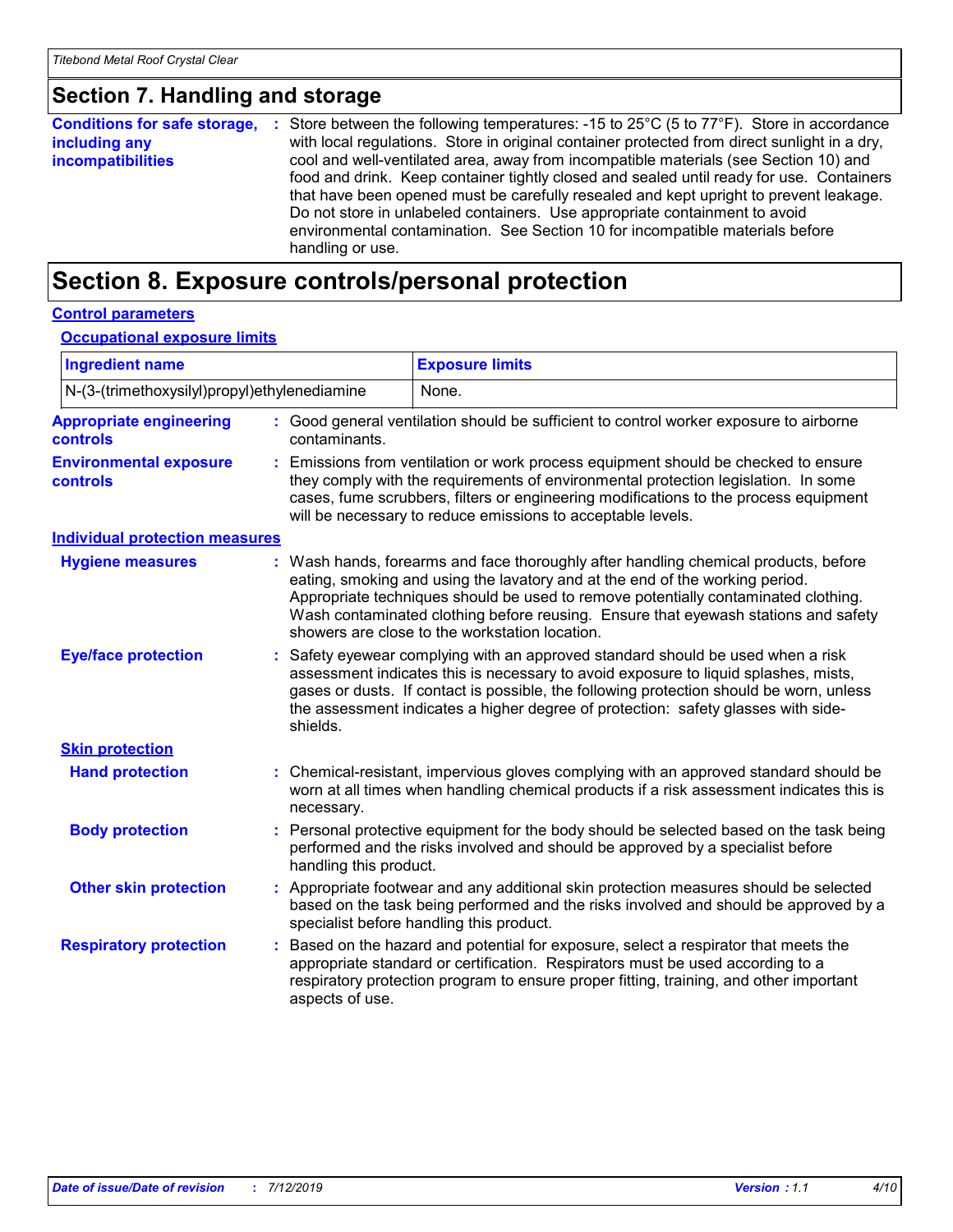# **Section 9. Physical and chemical properties**

#### **Appearance**

| <b>Physical state</b>                             | : Liquid. $[Paste.]$                                                 |
|---------------------------------------------------|----------------------------------------------------------------------|
| Color                                             | $:$ Clear.                                                           |
| Odor                                              | $:$ Slight                                                           |
| <b>Odor threshold</b>                             | Not available.                                                       |
| рH                                                | : Not available.                                                     |
| <b>Melting point</b>                              | : Not available.                                                     |
| <b>Boiling point</b>                              | : Not available.                                                     |
| <b>Flash point</b>                                | Closed cup: $>93.333^{\circ}$ C ( $>200^{\circ}$ F) [Not available.] |
| <b>Evaporation rate</b>                           | Not available.                                                       |
| <b>Flammability (solid, gas)</b>                  | $:$ Not available.                                                   |
| Lower and upper explosive<br>(flammable) limits   | : Not available.                                                     |
| <b>VOC (less water, less</b><br>exempt solvents)  | : $11$ g/l                                                           |
| <b>Volatility</b>                                 | $: 0\%$ (w/w)                                                        |
| <b>Vapor density</b>                              | Not available.                                                       |
| <b>Relative density</b>                           | : 1.05                                                               |
| <b>Solubility</b>                                 | : Very slightly soluble in the following materials: cold water.      |
| <b>Solubility in water</b>                        | : Not available.                                                     |
| <b>Partition coefficient: n-</b><br>octanol/water | : Not available.                                                     |
| <b>Auto-ignition temperature</b>                  | : Not available.                                                     |
| <b>Decomposition temperature</b>                  | : Not available.                                                     |
| <b>Viscosity</b>                                  | : Not available.                                                     |

# **Section 10. Stability and reactivity**

| <b>Reactivity</b>                            | : No specific test data related to reactivity available for this product or its ingredients. |
|----------------------------------------------|----------------------------------------------------------------------------------------------|
| <b>Chemical stability</b>                    | : The product is stable.                                                                     |
| <b>Possibility of hazardous</b><br>reactions | : Under normal conditions of storage and use, hazardous reactions will not occur.            |
| <b>Conditions to avoid</b>                   | : Avoid all possible sources of ignition (spark or flame).                                   |
| <b>Incompatible materials</b>                | : Strong oxidizer, strong acids                                                              |
| <b>Hazardous decomposition</b><br>products   | : carbon monoxide, carbon dioxide, Hydrocarbon.                                              |

# **Section 11. Toxicological information**

# **Information on toxicological effects**

#### **Acute toxicity**

| <b>Product/ingredient name</b>                     | <b>Result</b> | <b>Species</b> | <b>Dose</b>            | <b>Exposure</b> |
|----------------------------------------------------|---------------|----------------|------------------------|-----------------|
| $N-(3-(trimethoxysilyl)propyl)$<br>ethylenediamine | ILD50 Oral    | Rat            | $ 2413 \text{ mg/kg} $ |                 |

**Irritation/Corrosion**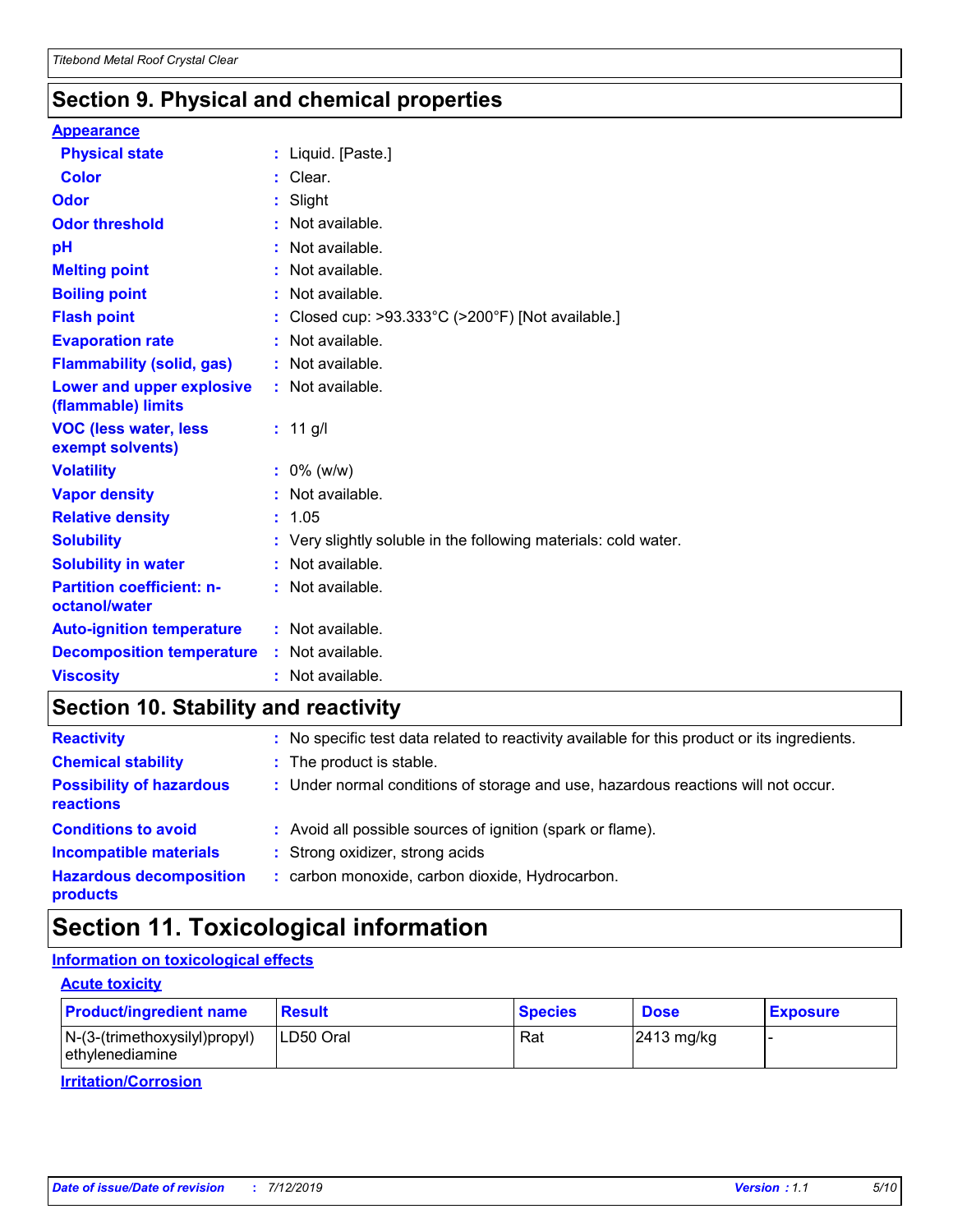# **Section 11. Toxicological information**

| POOGLOII III I OANGOLOGIOMI IIIIOIIIIMAIOII                                           |                        |                |              |                 |                    |
|---------------------------------------------------------------------------------------|------------------------|----------------|--------------|-----------------|--------------------|
| <b>Product/ingredient name</b>                                                        | <b>Result</b>          | <b>Species</b> | <b>Score</b> | <b>Exposure</b> | <b>Observation</b> |
| $\sqrt{\mathsf{N}^2(3\cdot(\text{trimethoxysilyl})\text{propyl})}$<br>ethylenediamine | Eyes - Severe irritant | Rabbit         |              | $15 \text{ mg}$ |                    |
|                                                                                       | l Skin - Mild irritant | Rabbit         |              | 500 mg          |                    |

#### **Conclusion/Summary**

**Skin :** Prolonged or repeated contact can defat the skin and lead to irritation, cracking and/or dermatitis.

- 
- **Eyes :** This product may irritate eyes upon contact.

#### **Sensitization** Not available.

### **Mutagenicity**

Not available.

#### **Carcinogenicity**

Not available.

#### **Reproductive toxicity**

Not available.

### **Teratogenicity**

Not available.

### **Specific target organ toxicity (single exposure)**

Not available.

# **Specific target organ toxicity (repeated exposure)**

Not available.

#### **Aspiration hazard**

Not available.

**routes of exposure**

#### **Information on the likely :** Routes of entry anticipated: Oral, Dermal, Inhalation.

# **Potential acute health effects**

| <b>Eye contact</b>                    | : May cause eye irritation.                                                              |
|---------------------------------------|------------------------------------------------------------------------------------------|
| <b>Inhalation</b>                     | : May cause respiratory irritation.                                                      |
| <b>Skin contact</b>                   | : May cause skin irritation.                                                             |
| <b>Ingestion</b>                      | : May be irritating to mouth, throat and stomach.                                        |
|                                       | <b>Symptoms related to the physical, chemical and toxicological characteristics</b>      |
| <b>Eye contact</b>                    | : No specific data.                                                                      |
| <b>Inhalation</b>                     | : No specific data.                                                                      |
| <b>Skin contact</b>                   | : No specific data.                                                                      |
| <b>Ingestion</b>                      | : No specific data.                                                                      |
|                                       | Delayed and immediate effects and also chronic effects from short and long term exposure |
| <b>Short term exposure</b>            |                                                                                          |
| <b>Potential immediate</b><br>effects | $:$ Not available.                                                                       |
| <b>Potential delayed effects</b>      | : Not available.                                                                         |
| <b>Long term exposure</b>             |                                                                                          |
| <b>Potential immediate</b><br>effects | $:$ Not available.                                                                       |

#### *Date of issue/Date of revision* **:** *7/12/2019 Version : 1.1 6/10*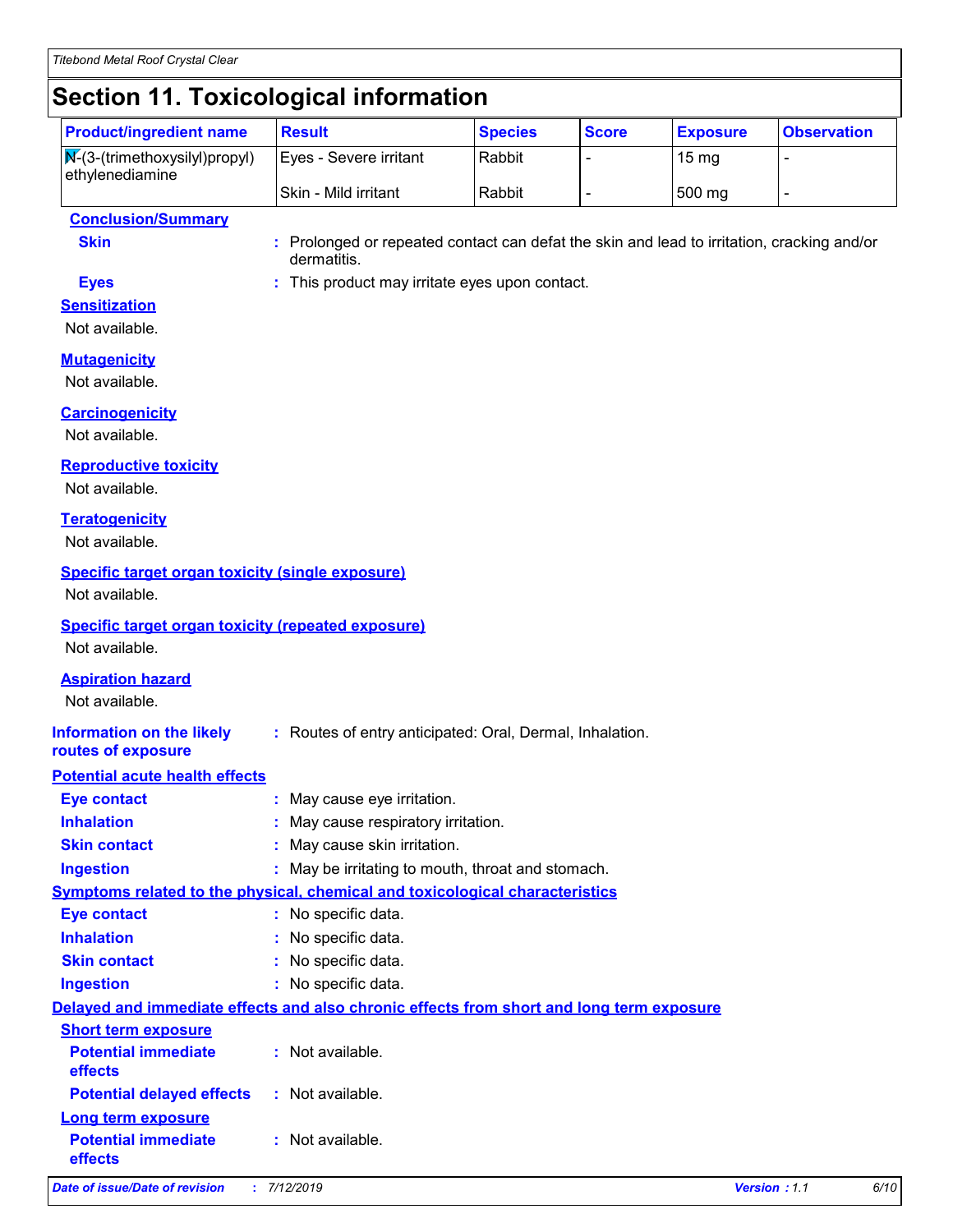# **Section 11. Toxicological information**

# **Potential delayed effects :** Not available.

### **Potential chronic health effects**

Not available.

| <b>General</b>                        | : No known significant effects or critical hazards. |
|---------------------------------------|-----------------------------------------------------|
| <b>Carcinogenicity</b>                | : No known significant effects or critical hazards. |
| <b>Mutagenicity</b>                   | : No known significant effects or critical hazards. |
| <b>Teratogenicity</b>                 | : No known significant effects or critical hazards. |
| <b>Developmental effects</b>          | : No known significant effects or critical hazards. |
| <b>Fertility effects</b>              | : No known significant effects or critical hazards. |
| <b>Numerical measures of toxicity</b> |                                                     |
| <b>Acute toxicity estimates</b>       |                                                     |

Not available.

# **Section 12. Ecological information**

**Toxicity**

Not available.

### **Persistence and degradability**

**Bioaccumulative potential** Not available.

Not available.

#### **Mobility in soil**

| <b>Soil/water partition</b><br>coefficient (K <sub>oc</sub> ) | : Not available.                                    |
|---------------------------------------------------------------|-----------------------------------------------------|
| <b>Other adverse effects</b>                                  | : No known significant effects or critical hazards. |

# **Section 13. Disposal considerations**

| <b>Disposal methods</b> | : The generation of waste should be avoided or minimized wherever possible. Disposal<br>of this product, solutions and any by-products should at all times comply with the<br>requirements of environmental protection and waste disposal legislation and any<br>regional local authority requirements. Dispose of surplus and non-recyclable products<br>via a licensed waste disposal contractor. Waste should not be disposed of untreated to<br>the sewer unless fully compliant with the requirements of all authorities with jurisdiction.<br>Waste packaging should be recycled. Incineration or landfill should only be considered |
|-------------------------|--------------------------------------------------------------------------------------------------------------------------------------------------------------------------------------------------------------------------------------------------------------------------------------------------------------------------------------------------------------------------------------------------------------------------------------------------------------------------------------------------------------------------------------------------------------------------------------------------------------------------------------------|
|                         | when recycling is not feasible. This material and its container must be disposed of in a<br>safe way. Empty containers or liners may retain some product residues. Avoid<br>dispersal of spilled material and runoff and contact with soil, waterways, drains and<br>sewers.                                                                                                                                                                                                                                                                                                                                                               |

# **Section 14. Transport information**

|                                   | <b>DOT</b><br><b>Classification</b> | <b>TDG</b><br><b>Classification</b> | <b>Mexico</b><br><b>Classification</b> | <b>ADR/RID</b> | <b>IMDG</b>         | <b>IATA</b>    |
|-----------------------------------|-------------------------------------|-------------------------------------|----------------------------------------|----------------|---------------------|----------------|
| <b>UN number</b>                  | Not regulated.                      | Not regulated.                      | Not regulated.                         | Not regulated. | Not regulated.      | Not regulated. |
| <b>UN proper</b><br>shipping name |                                     |                                     |                                        |                |                     |                |
|                                   |                                     |                                     |                                        |                |                     |                |
| Date of issue/Date of revision    | 7/12/2019                           |                                     |                                        |                | <b>Version: 1.1</b> | 7/10           |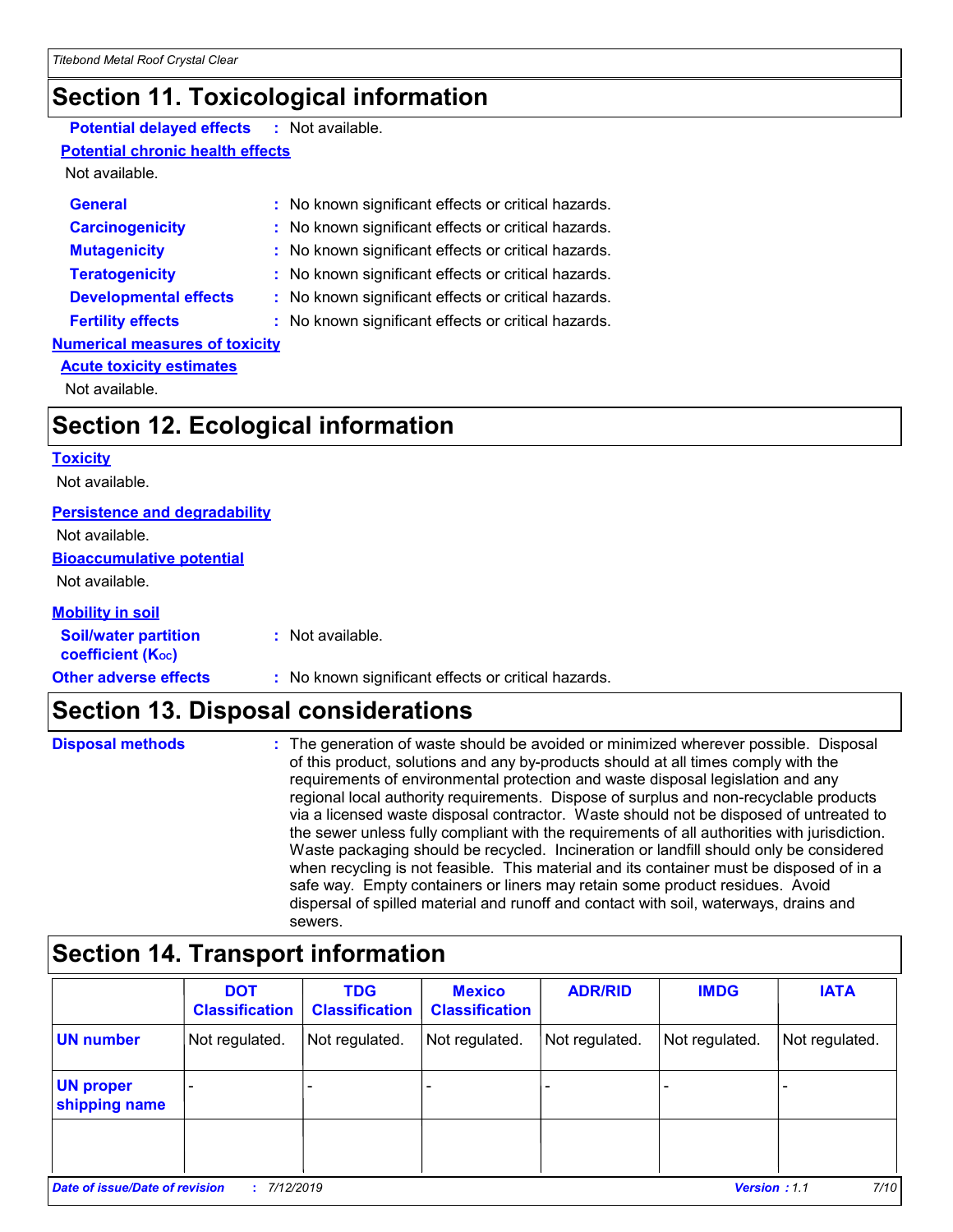#### **Section 14. Transport information** - - - - - - **Transport hazard class(es) Packing group Environmental hazards** No. No. No. - No. - No. - No.

# **Section 15. Regulatory information**

# **U.S. Federal regulations**

# **SARA 302/304**

#### **Composition/information on ingredients**

No products were found.

| <b>SARA 304 RQ</b> | : Not applicable. |
|--------------------|-------------------|
|--------------------|-------------------|

#### **SARA 311/312**

**Classification :** Not applicable.

### **Composition/information on ingredients**

| <b>Name</b>                                      | $\mathbf{o}$ | <b>Classification</b>               |
|--------------------------------------------------|--------------|-------------------------------------|
| N-(3-(trimethoxysilyl)propyl)<br>ethylenediamine | ≲3           | <b>EYE IRRITATION - Category 2A</b> |

#### **State regulations**

| <b>Massachusetts</b>       | : None of the components are listed. |
|----------------------------|--------------------------------------|
| <b>New York</b>            | : None of the components are listed. |
| <b>New Jersey</b>          | : None of the components are listed. |
| <b>Pennsylvania</b>        | : None of the components are listed. |
| <b>California Prop. 65</b> |                                      |

**A** WARNING: This product can expose you to chemicals including Diisononyl phthalate, which is known to the State of California to cause cancer, and Di-isodecyl phthalate, which is known to the State of California to cause birth defects or other reproductive harm. For more information go to www.P65Warnings.ca.gov.

| Ingredient name                                     | No significant risk<br><b>level</b> | <b>Maximum</b><br>acceptable dosage<br>level |
|-----------------------------------------------------|-------------------------------------|----------------------------------------------|
| <b>Disononyl phthalate</b><br>Di-isodecyl phthalate | Yes.                                | Yes.                                         |

# **International regulations**

# **Chemical Weapon Convention List Schedules I, II & III Chemicals**

Not listed.

# **Montreal Protocol**

Not listed.

#### **Stockholm Convention on Persistent Organic Pollutants**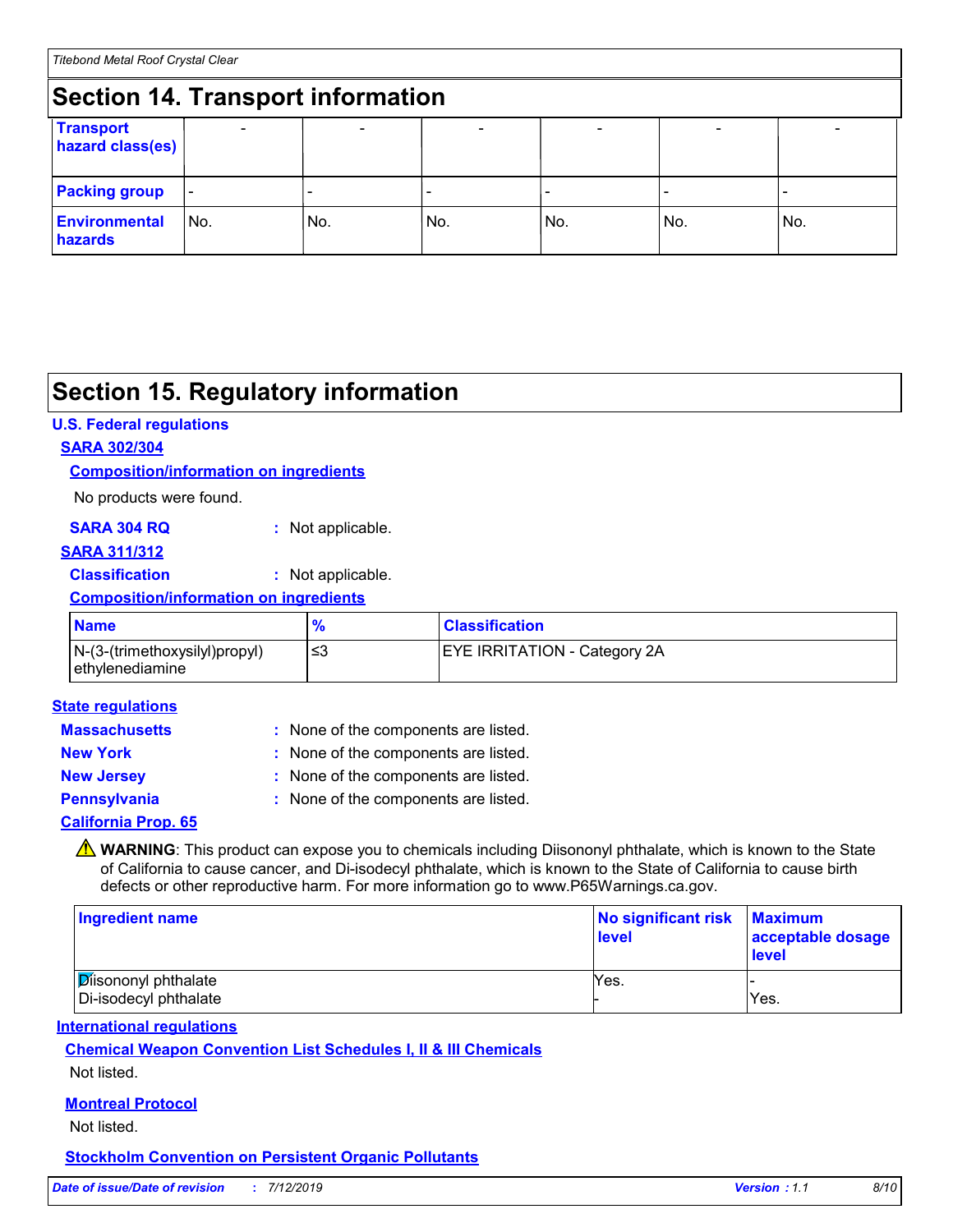# **Section 15. Regulatory information**

Not listed.

### **UNECE Aarhus Protocol on POPs and Heavy Metals**

Not listed.

#### **Inventory list**

**China :** All components are listed or exempted.

**United States TSCA 8(b) inventory**

**:** All components are active or exempted.

# **Section 16. Other information**

**Hazardous Material Information System (U.S.A.)**



**Caution: HMIS® ratings are based on a 0-4 rating scale, with 0 representing minimal hazards or risks, and 4 representing significant hazards or risks. Although HMIS® ratings and the associated label are not required on SDSs or products leaving a facility under 29 CFR 1910.1200, the preparer may choose to provide them. HMIS® ratings are to be used with a fully implemented HMIS® program. HMIS® is a registered trademark and service mark of the American Coatings Association, Inc.**

**The customer is responsible for determining the PPE code for this material. For more information on HMIS® Personal Protective Equipment (PPE) codes, consult the HMIS® Implementation Manual.**

# **National Fire Protection Association (U.S.A.)**



**Reprinted with permission from NFPA 704-2001, Identification of the Hazards of Materials for Emergency Response Copyright ©1997, National Fire Protection Association, Quincy, MA 02269. This reprinted material is not the complete and official position of the National Fire Protection Association, on the referenced subject which is represented only by the standard in its entirety.**

**Copyright ©2001, National Fire Protection Association, Quincy, MA 02269. This warning system is intended to be interpreted and applied only by properly trained individuals to identify fire, health and reactivity hazards of chemicals. The user is referred to certain limited number of chemicals with recommended classifications in NFPA 49 and NFPA 325, which would be used as a guideline only. Whether the chemicals are classified by NFPA or not, anyone using the 704 systems to classify chemicals does so at their own risk.**

#### **Procedure used to derive the classification**

|                                   | <b>Classification</b> | <b>Justification</b> |
|-----------------------------------|-----------------------|----------------------|
| Not classified.                   |                       |                      |
| <b>History</b>                    |                       |                      |
| <b>Date of printing</b>           | : 4/22/2022           |                      |
| Date of issue/Date of<br>revision | : 7/12/2019           |                      |
| <b>Date of previous issue</b>     | : 7/12/2019           |                      |
| <b>Version</b>                    | : 1.1                 |                      |